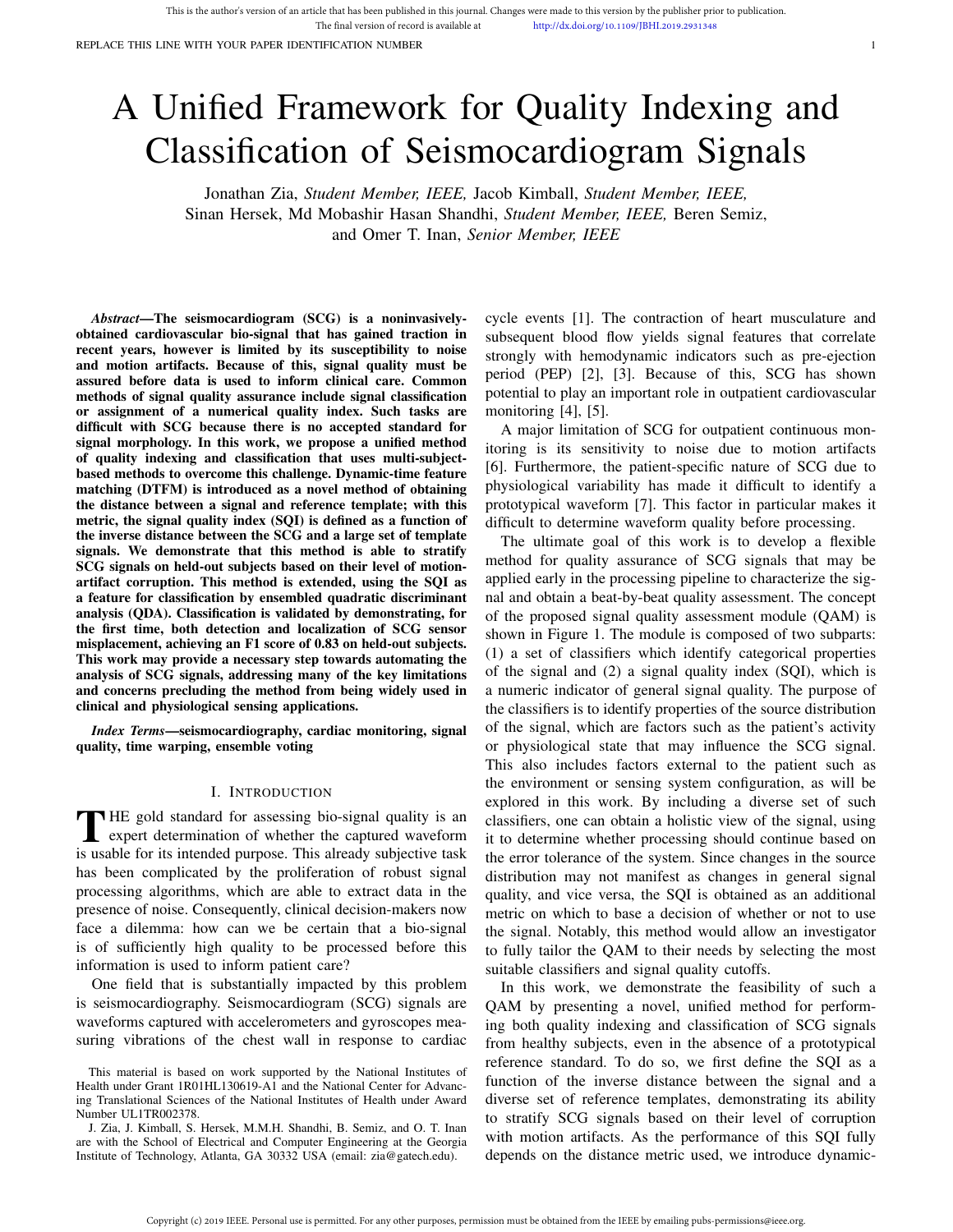

Fig. 1. Proposed quality assessment module. A set of signal classifiers identify properties of the SCG's source distribution, while a SQI computes general signal quality. This information is synthesized to determine whether a signal can be processed, with high-quality segments being used to inform clinical decisions, and information about the signal's source distribution used to deliver feedback to the patient, such as a warning of sensor misplacement.

time feature matching (DTFM) as a novel method of distance estimation, characterizing its improved performance for SCG quality indexing and classification compared to dynamic time warping (DTW), a ubiquitous method for bio-signal distance estimation. This SQI is compared against visual scoring, the current gold-standard. To perform signal classification, we extend this method by obtaining the SQI of a signal against diverse sets of reference signals, using the SQI as a feature for classification with ensembled quadtratic discriminant classifiers. To validate this method, we demonstrate the ability to both detect and localize SCG sensor misplacement on held-out cross-validation, a difficult classification task that had not yet been achieved. Together, these results support the potential for a unified, generalizable method of SCG quality assessment.

Prior work in SCG processing has focused on identifying and extracting fiducial points in the signal in the presence of noise, and thus few methods of signal quality assessment have been proposed. Because of this, manual annotation remains the gold-standard when validating signal analysis algorithms such as in [8]. Both [9] and [10] use feature extraction and outlier removal to eliminate low-quality signals, however such methods rely on accurate and consistent feature extraction to begin with, which may be intractable in noisy environments. In contrast, [11] proposes a SQI based on the relative signal power during the first and second heart sounds (S1 and S2). While the time-frequency characteristics of SCG are welldefined [12], they may not be informative about changes in waveform morphology. Notably, there has been significant work in pre-processing SCG to obtain valid signals, including signal decomposition [13], sensor fusion [14], [15], and averaging several beats to smooth noise [6]. Signal quality assessment is intended to supplement these methods, working synergistically to improve the quality of data.

The contributions of this work to current research include:

- 1) Introducing DTFM as a robust alternative to traditional DTW for SCG quality indexing and classification
- 2) Achieving consistent signal quality determination when the prototypical signal is poorly-defined
- 3) Detecting and localizing SCG sensor misplacement with ensembled quadratic discriminant classifiers
- 4) Unifying SCG quality indexing and classification to enable robust, generalizable QAMs.

#### II. METHODS

# *A. Experimental Protocols*

Data from two experimental studies were used in this paper, both conducted under a protocol approved by the Georgia Institute of Technology Institutional Review Board.

*1) Protocol 1:* The first study — which will be used to assess the proposed SQI in the presence of motion artifacts — is described in detail in [16]. This study was intended to identify changes in SCG signals corresponding to changes in PEP and included 17 healthy subjects (10 male, 7 female; age 26.1 *±* 4.1 years; weight 66.1 *±* 13.6 kg; height 168.2 *±* 8.9 cm) with no known history of heart disease. Along with a reference electrocardiogram (ECG) and impedance cardiogram (ICG), a three-axis accelerometer and gyroscope were placed on the subject's sternum to collect SCG waveforms. (Note that in the literature, the gyroscope-based measurements from the sternum may also be referred to as gyrocardiography, or GCG, signals [17].) The study consisted of four parts, in sequence. First, the subject stood upright and motionless for a five-minute rest period. This was followed by three minutes of walking at 4.83 kilometers per hour on a treadmill and 90 seconds of a squatting exercise. The exercise period was followed by a five-minute recovery period during which the subject again stood upright and motionless. Since the reference ECG for one of the subjects was corrupted, data from the remaining 16 subjects was used.

*2) Protocol 2:* The second study — which will be used to assess detection and localization of sensor misplacement is described in detail in [18]. The study included 10 healthy subjects (5 male, 5 female; age  $24.7 \pm 2.3$  years; weight 70 *±* 10.5 kg; height 170 *±* 11.6 cm) and was performed on two consecutive days. On the first day, accelerometers were placed in each of three locations: mid-sternum, 7.5 cm to the right, and 7.5 cm to the left. The subject stood motionless for 60 seconds followed by 60 seconds of a stepping exercise, after which there was a five-minute recovery period during which the subject again stood motionless. This method was repeated on the second day, with the sensors instead being placed on the mid-sternum, 5 cm above, and 5 cm below. ECG and ICG reference signals were also collected.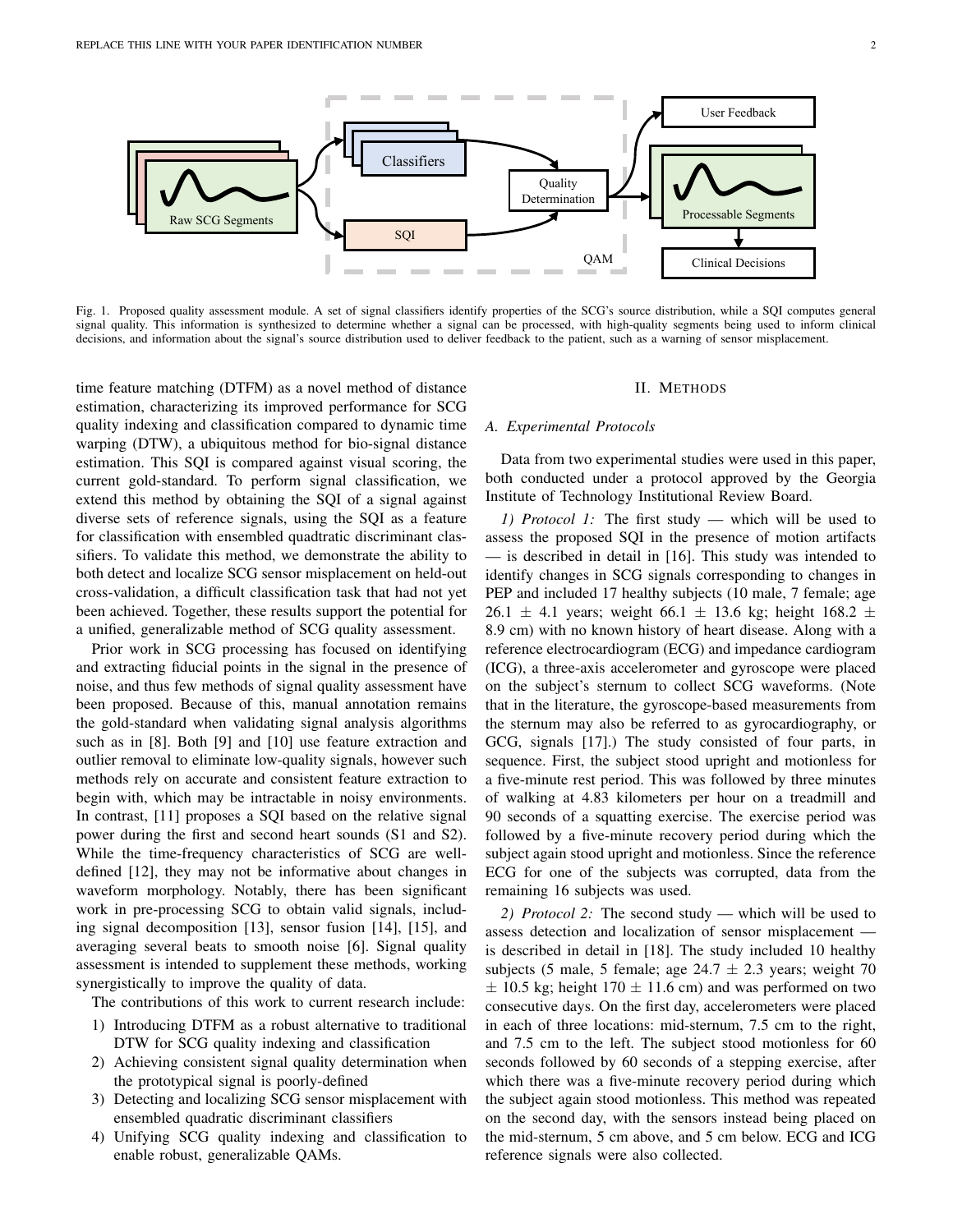This is the author's version of an article that has been published in this journal. Changes were made to this version by the publisher prior to publication The final version of record is available at http://dx.doi.org/10.1109/JBHI.2019.2931348

REPLACE THIS LINE WITH YOUR PAPER IDENTIFICATION NUMBER 33

# *B. Signal Pre-Processing*

Data from both studies were processed in the same manner. ECG and SCG signals were filtered with a finite impulse response (FIR) band-pass filter with Kaiser window, both in the forward and reverse directions to offset phase shift. Cutoff frequencies were 1-40 Hz for SCG and 0.5-40Hz for ECG. SCG signals were then segmented into separate intervals for each heartbeat by using thresholded peak detection to detect R-peaks on the reference ECG.

# *C. Generating Reference Templates*

Much of this study relies on creating representative examples — called "templates" — of SCG signals based on sets of heartbeat-segmented waveforms. A standard method of generating templates is "Woody's algorithm" [19], which builds on simple ensemble averaging by iteratively aligning and averaging signals in a set  $\mathcal{S} = \{s_1, s_2, ..., s_m\}$  to produce a template *t* as shown in Algorithm 1. This property of Algorithm 1 is a clear benefit over ensemble averaging. With ensemble averaging, transient changes — and resulting nonuniformity — in signal morphology may reduce the quality of the resulting template.

The primary factor affecting the performance of a template is the quality of signals used to create it. For this reason, only SCG signals collected during resting periods were used to generate templates. In contrast, the value of *m* in Algorithm 1 does not greatly affect template performance; therefore, all available resting period segments were used to generate templates for each subject.

# *D. Overview of the DTW Algorithm*

DTW is a method of estimating the distance between two signals that may be stretched or compressed relative to one another in time [20]. This property makes DTW well-suited to compare cardiac bio-signals, which may be compressed in time due to changes in heart rate and other hemodynamic factors. Prior work has utilized the DTW distance between ECG signals and reference templates as a feature for classifying ECG segments [21]–[23]. The principle behind such methods is that a signal from a certain source distribution will have a lower DTW distance to templates from the same source distribution than from others. Beyond ECG, DTW has also been used in motion analysis, including gait classification [24] and small gesture recognition [25]. As SCG is a cardiac signal describing mechanical motion, there exists precedent for applying DTW to SCG [13].

| <b>Algorithm 1 SCG Template Generation</b>     |                                                                                |                                  |
|------------------------------------------------|--------------------------------------------------------------------------------|----------------------------------|
| 1: procedure GENERATETEMPLATE( $\mathscr{S}$ ) |                                                                                |                                  |
|                                                | $t \leftarrow s_1$ $\triangleright$ Set first signal segment as template<br>2: |                                  |
|                                                | for $s_i \in \{s_2s_m\}$ do $\Rightarrow$ For each signal segment<br>3:        |                                  |
| 4:                                             | Compute offset of maximum cross correlation:                                   |                                  |
| 5:                                             | $\tau^* \leftarrow \arg \max_{\tau} \sum_{n=-N}^{N} t(n) s_i(n-\tau)$          |                                  |
| 6:                                             | $s^* \leftarrow s_i(n - \tau^*)$                                               | $\triangleright$ Align signals   |
| 7:                                             | $t \leftarrow \text{mean}(t, s^{\star})$                                       | $\triangleright$ Update template |

In general, DTW stretches and compresses the two signals in time such that the Euclidean distance between the resultant signals is minimized [26]. It does this by identifying a mapping of points in one signal to corresponding points in the other, as shown in Figure  $2(a)$ . In the example, when a point in the signal is mapped to several points in the template (shown by blue shaded points in the matrix), this represents stretching of the signal relative to the template. Alternatively, when several points in the signal are mapped to a single point in the template, this represents relative compression of the signal. By extension, if points have a 1:1 mapping, no stretching or compression occurs. The resultant mapping is known as the "warp path", as it describes the warping of the signals in time.

The DTW warp path is subject to several fundamental constraints [27]. These include:

- 1) Boundary Conditions: The path must begin and end at opposite diagonal corners of the matrix.
- 2) Continuity: Given a point in the warp path, valid points for continuing the path include only adjacent (and diagonally-adjacent) cells in the matrix.
- 3) Monotonicity: The warp path must proceed between the diagonal boundary points without doubling back on itself, either vertically or horizontally.

In most applications, the warp path is subject to additional constraints, the most common being limiting the warping path's allowable deviation from the diagonal (illustrated as the gray shaded squares in Figure 2(a)). Together, these constraints help prevent the generation of absurd mappings.

# *E. Overview of the DTFM Algorithm*

Implicit in the mapping generated by DTW are assumptions about time-series feature correspondence — namely, local minima and maxima — as shown in Figure  $2(a)$ . Since SCG waveforms are highly prone to motion-artifact noise, the assumptions made by DTW in order to minimize the Euclidean distance may distort the true relationships between these features and ultimately underestimate the true distance between the signals.

To correct this limitation, we begin from the assumption that any valid mapping between an SCG signal and a template will necessarily match each feature in the template to a corresponding feature in the signal whenever possible. Because SCG is highly prone to motion artifacts in ambulant subjects, the number of features in the signal will exceed the template in the vast majority of cases. Figure 2(b) illustrates the DTFM method, which modifies the DTW algorithm to meet this assumption by imposing additional constraints on the warp path, supplementing the fundamental constraints. The algorithm performs the following:

1) Feature Identification: All local minima and maxima in the signal and reference template are identified. In the example, the rows and columns of the warping matrix corresponding to timestamps of the signal and template features respectively are shaded in gray. Points lying at the intersection of these rows and columns are referred to as "intersection" points; passing the warp path through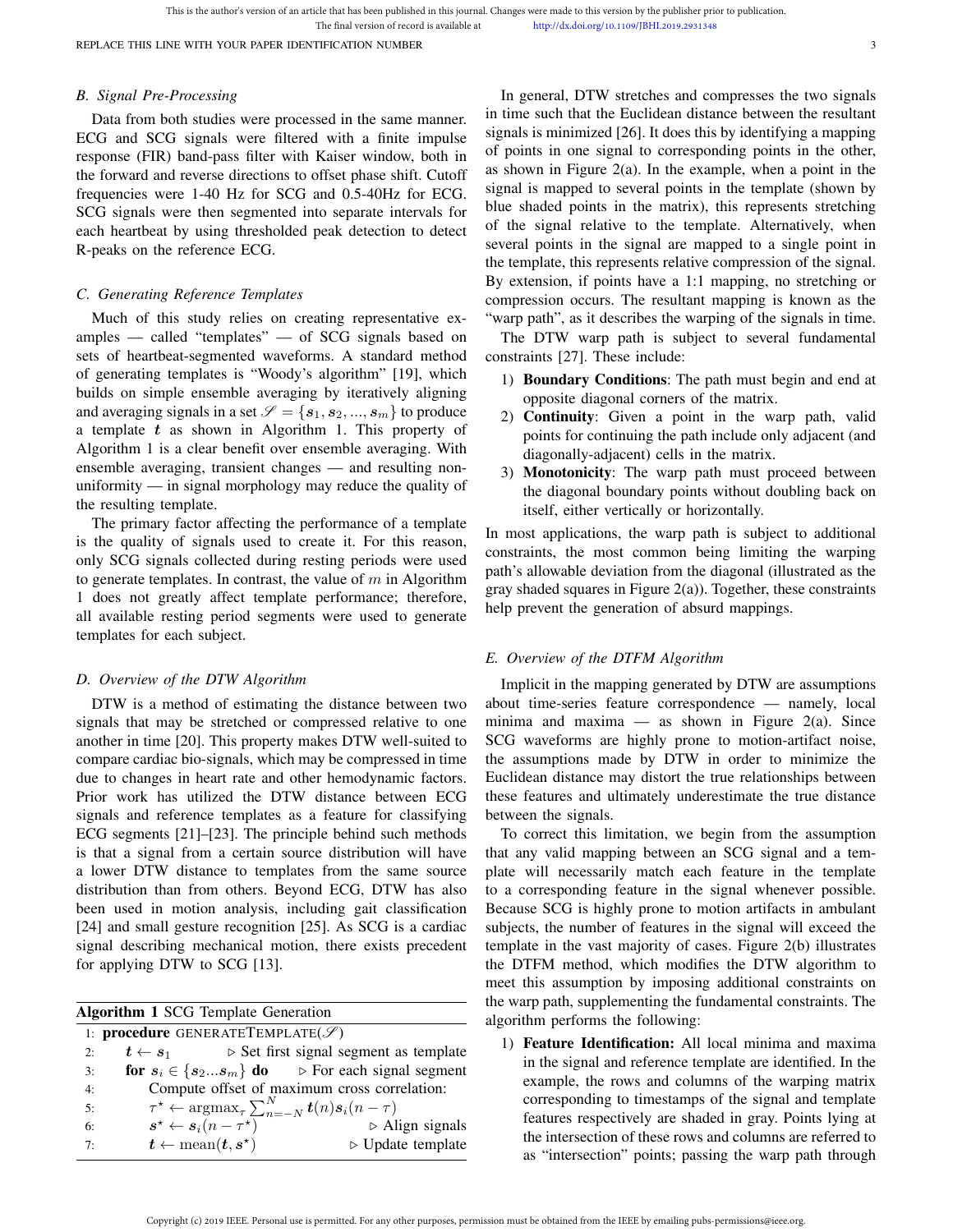REPLACE THIS LINE WITH YOUR PAPER IDENTIFICATION NUMBER 4



Fig. 2. (a) The traditional DTW algorithm, showing the warp path (blue), 1:1 correspondence path (gray), and required points (black). Blue dotted lines show features brought into alignment after warping. (b) The DTFM algorithm. Square shading indicates candidate points (black), prohibited points (crossed), locations of time-series features (gray), selected path (green), and path from normal DTW (blue). Valid warp paths are shown as solid lines, blue for sub-optimal and green for optimal. In this example, the third maximum in the signal is determined to be aberrant, and the third minimum in the signal is mapped to the second minimum in the template.

intersection points results in matching a feature in the signal to a feature in the template.

- 2) Point Restriction: Next, prohibited intersection points in the warping matrix are identified, as shown with crossed squares in the example. A point in the grid is prohibited when passing the warping path through that point would result in either (1) matching a local minimum to a local maximum or (2) stretching the feature in the signal or template beyond some predefined limit.
- 3) Path Selection: Once all prohibited points are removed, remaining intersection points are denoted as "candidate" points, shaded in black in the example. As aforementioned, DTFM seeks to match all template features with a signal feature whenever possible; thus, valid warp paths are those that pass through a candidate point associated with each template feature whenever it is possible to do so — namely, whenever (1) the feature has corresponding candidate points and (2) doing so would not violate pre-existing constraints. The optimal path is then chosen as the valid path that minimizes the Euclidean distance between the warped signals.

Since there generally exists only one optimal warp path between any two points in the matrix  $-$  as defined by minimizing Euclidean distance — the set of valid warp paths is small in number. Therefore, it is possible to implement rapid, efficient methods of identifying all valid paths. An example pseudocode implementation is shown in Algorithm 2. In this procedure, the DTW warp path segments between each pair of valid candidate points (points between which valid paths exist) are recorded. Subsequently, all resulting continuous, grid-spanning paths composed of these individual segments are returned as valid warp paths. This is the DTFM procedure used to generate the results in following sections.

| Algorithm 2 Identifying Valid Warp Paths |                                                                                                         |  |
|------------------------------------------|---------------------------------------------------------------------------------------------------------|--|
|                                          | 1: <b>procedure</b> VALIDPATHS                                                                          |  |
| 2:                                       | $\mathscr{F} \triangleq$ set of all template features                                                   |  |
| 3:                                       | $\mathscr{B} \triangleq$ set of initial points of warp path segment                                     |  |
| 4:                                       | $\mathscr{P} \triangleq$ set of valid warp path segments                                                |  |
| 5:                                       | $\mathscr{B} \leftarrow$ starting grid point $p_0$                                                      |  |
| 6:                                       | for $f_k \in \mathscr{F}$ do                                                                            |  |
| 7:                                       | $\mathscr{C} \leftarrow$ candidate points for $f_k$                                                     |  |
| 8:                                       | if $ \mathscr{C}  > 0$ then                                                                             |  |
| 9:                                       | <b>for</b> all valid pairs $(b_i, c_i)$ , $b_i \in \mathcal{B}$ , $c_i \in \mathcal{C}$ <b>do</b>       |  |
| 10:                                      | Get path between grid points with DTW                                                                   |  |
| 11:                                      | $\mathscr{P} \leftarrow \mathscr{P} \cup {\rm \{DTW}(b_i,c_i)}$                                         |  |
| 12:                                      | $\mathscr{C}^{\star} \leftarrow$ valid candidate points, $\mathscr{C}^{\star} \in \mathscr{C}$          |  |
| 13:                                      | $\mathscr{B} \leftarrow \mathscr{C}^{\star}$ $\triangleright$ Update segment starting points            |  |
| 14:                                      | Get paths between candidates and ending point $p_e$                                                     |  |
| 15:                                      | for $b_i \in \mathscr{B}$ do                                                                            |  |
| 16:                                      | $\mathscr{P} \leftarrow \mathscr{P} \cup {\{\mathrm{DTW}(b_i, p_e)\}}$                                  |  |
| 17:                                      | $\mathscr{P}^{\star} \leftarrow$ continuous paths in $\mathscr{P}$<br>$\triangleright$ Valid warp paths |  |

Time-domain feature matching in DTW is a byproduct of Euclidian distance minimization rather than an explicit goal of the algorithm as with DTFM. In the following sections, we will show that this property of DTFM improves its performance for quality indexing and signal classification.

# *F. SQI using Distance from Reference Template*

The proposed SQI in this work is a function of the inverse distance between a captured signal and a reference template, shown in Equation 1. Though any of myriad distance estimation methods can be used for this purpose — the quality of which determines the performance of the  $SQL$  — in this study we use either the DTFM or DTW distance.

This is the author's version of an article that has been published in this journal. Changes were made to this version by the publisher prior to publication. The final version of record is available at http://dx.doi.org/10.1109/JBHI.2019.2931348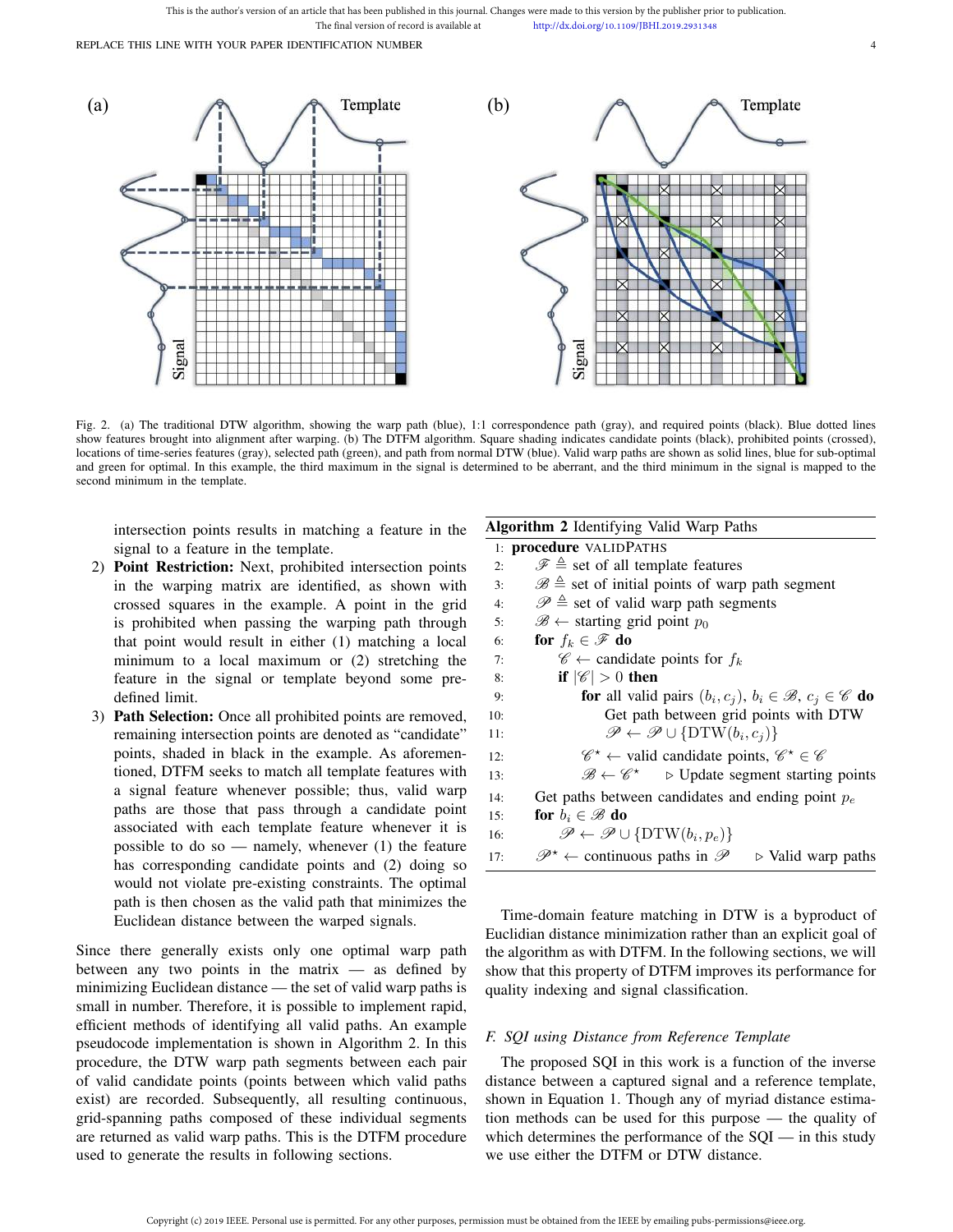$$
SQI(s,t) \triangleq \exp\left(\frac{-\lambda D(s,t)}{L(s,t)}\right) \tag{1}
$$

where *s* and *t* are the captured signal and reference template respectively,  $D(\cdot)$  is the distance function, L is the length of the warped signal, and  $\lambda$  is an optional distance penalty. This definition of a SQI matches intuition: unit SQI is achieved when there is no distance between the signals, and it approaches zero exponentially as the sample-averaged distance increases. Since the length of signals after warping may vary, *L* is intended to normalize the *D* by the length of the signal, yielding a distance-per-datapoint.  $\lambda$  determines the decay rate of the exponential term and thus only influences the range in [0*,* 1] in which scores commonly fall. In this study, we arbitrarily fix  $\lambda$  to 25 for all trials — as long as this value is chosen consistently, its effect on SQI stratification for different distance metrics is otherwise negligible.

Note that the reliability of the SQI is highly dependent on the quality of the template — since there is no reference standard for SCG, using a single template may not yield a valid SQI for all patients. Consider instead the set of templates  $\mathscr{T} = \{t_1, t_2, ..., t_{|\mathscr{T}|}\}.$  We can then define the SQI over the template set  $\mathscr T$  as

$$
\underset{\mathcal{T}}{\text{SQL}}(s) \triangleq \frac{1}{|\mathcal{T}|} \sum_{t \in \mathcal{T}} SQI(s, t) \tag{2}
$$

where  $|\mathscr{T}|$  is the number of elements in set  $\mathscr{T}$ . By increasing the size and diversity of the template set, Equation 2 becomes a more reliable SQI, as will be shown in the following sections.

Using a population approach addresses the problem of determining the quality of the templates themselves. This task may be intractable both due to the lack of an objective reference standard and because template quality may vary situationally. As the number and diversity of templates increase, the influence of low-quality templates is averaged and thereby diminished, while representative templates may drive the overall SQI higher or lower. This improves SQI stability without incorporating subjective assumptions about template quality. Notably, scaling the score of each template by a static value — related to its quality, for instance — would not change SQI performance; though the final value may change, relative scores assigned to the signals would remain consistent, as all scores are equally affected by scalar weights.

#### *G. Evaluation of Proposed SQI*

Evaluation of the SQI of Equation 2 will be performed both qualitatively and quantitatively.

*1) Qualitative:* As a visual example of how the SQI stratifies signals based on quality, we will show that the DTFMbased SQI visibly stratifies signal segments taken from the subjects' different activity levels in Protocol 1, namely rest, exercise-recovery, squatting, and walking. These activities are listed in increasing order of typical SCG corruption; a valid SQI should therefore stratify scores for these levels such that an investigator may accurately discern signal corruption.

SQI scores were calculated using a held-out method. 16 templates were first generated from the resting period segments of each of the 16 subjects. For each held-out subject

*S*, the template set  $\mathcal{T}_S$  was generated using the 15 templates from held-in subjects:  $\mathcal{T}_S = \{t_i\}$ ,  $i \in [1, 16]$ ,  $i \neq S$ . For each signal segment  $s_i$  belonging to subject  $S$  from all activity types, the SQI was then calculated as per Equation 2 using template set *TS*.

Once SQIs were obtained, the top 2%, bottom 2% and middle 50th percentiles of SCG segments were identified according to the DTFM-based SQI for one of the subjects in Protocol 1 during each of the rest, exercise, and exerciserecovery periods. These results will demonstrate that the SQI goes beyond simple activity recognition by identifying highand low- quality segments during each activity type.

*2) Quantitative:* To analyze the performance of the SQI with increasing template set size, we perform the following method for each set size *n*,  $n \in [1, 15]$ . For each subject *S*, we first chose *n* template sets at random from the 15 heldout sets to form the truncated set  $\mathcal{T}_{S}^{\{n\}}$ . This set was then used to compute the SQI of Equation 2 for all segments *s<sup>i</sup>* belonging to subject *S*. Once this process was repeated for all 16 subjects, the scores for all subjects were combined into four vectors, one for each activity level.

To determine whether there was significant stratification present between SQIs for the four activity levels, and to what extent, the Friedman test was used [28]. The Friedman test is a non-parameteric test for determining the separation amongst data from different classes. Generally, a larger Friedman test statistic denotes higher separation between the levels, however it does not give insight into pairwise separation. To obtain this insight, we applied post-hoc analysis by using a Wilcoxon rank-sum test. As described in [28], this test returns the probability (p-value) that the separation between each pair of levels was achieved by chance. In this study, a p-value of less than 0.05 indicates statistical significance.

Since there may be numerous ways to select a subset of the 16 templates for each set size *n*, many combinations of templates were sampled at each step, up to 1000 combinations (not all set sizes had a large number of available combinations). This yielded up to 1000 trials for each *n*, with the Friedman and pairwise test results recorded for each trial. The process was performed twice, once using each distance metric.

#### *H. Visual Scoring of SCG Segments*

Visual scoring of the SCG segments was performed to compare against the SQI. To do so, 10 annotators with experience processing SCG signals were asked to assign signal segments a score of 0 (worst) to 1 (best) based on their quality. To aid in consistency, the following heuristics were provided:

- 1) If the impulses likely corresponding to both AO and AC are clearly visible, score greater than 0.75.
- 2) Otherwise, if either impulse is clearly visible, score greater than 0.5 but less than 0.75.
- 3) Otherwise, if either impulse is somewhat visible, score greater than 0.25 but less than 0.5.
- 4) Otherwise, score less than 0.25.

Annotators were encouraged to supplement these heuristics with their own judgment to determine the precise score. The annotators were assigned 1000 randomly-selected signal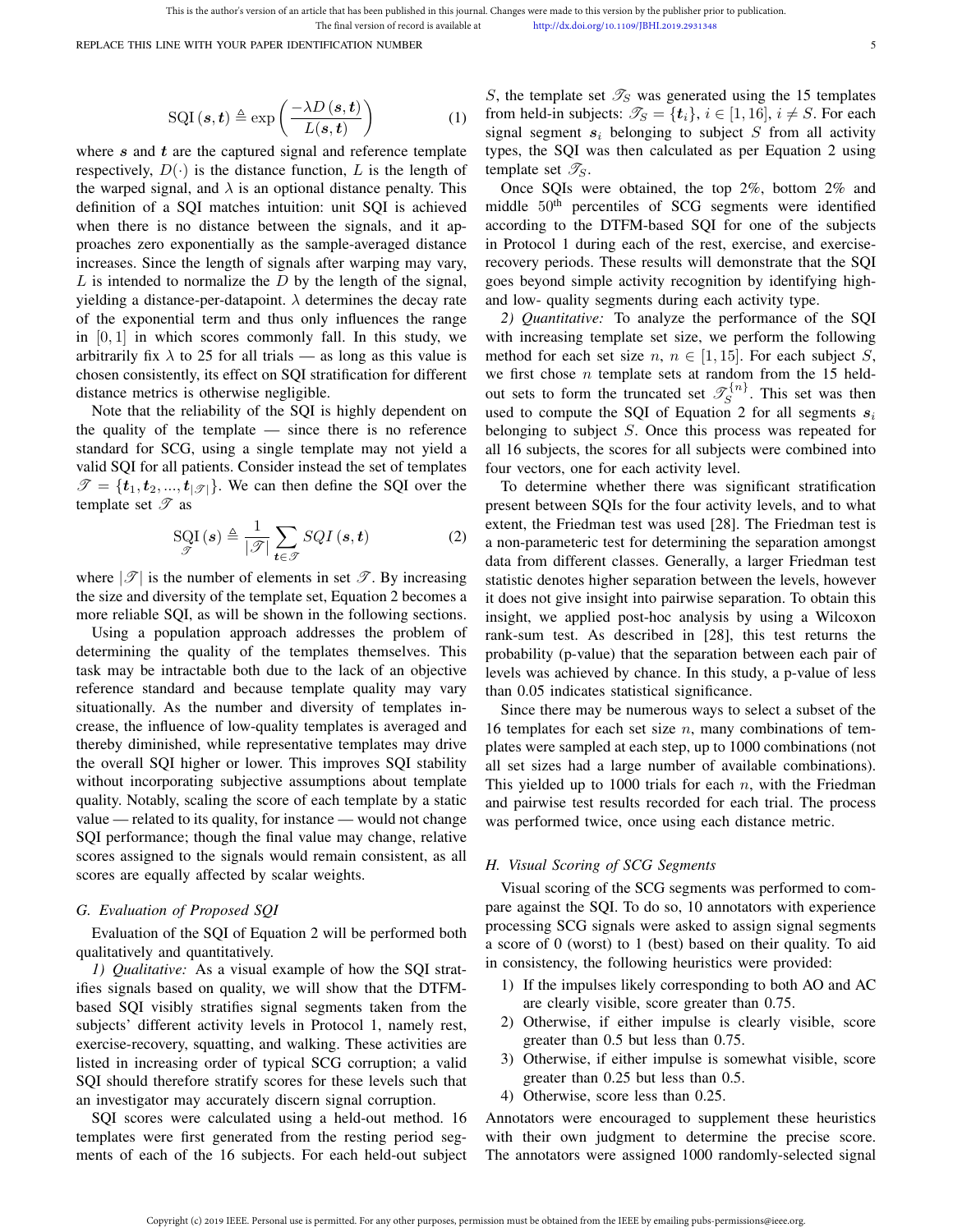

Fig. 3. Overview of ensemble voting with template sets. A template set is composed of a group of templates, each derived from SCG signals belonging to a different class. Each template assigns the incoming signal a SQI. For each set, the SQI values are mapped to the most likely classification (accounting for variability in template quality), which represents the vote of the template set. The final prediction is the mode class of all template set votes.

segments from the dataset, evenly-selected from each activity level. The final score for each segment was the sample mean of the available annotators' scores, as before.

These scores were analyzed using the same method as described in the previous section; specifically, the Friedman test with Wilcoxon rank-sum post-hoc testing was used to determine overall and pairwise score stratification. To visualize the effect of the number of human annotators on score stratification — as with the SQI — this analysis was performed using subsets of the annotators with increasing size, from 1 to 10. For each set size, the test statistics were computed using scores from all possible combinations of annotators.

Finally, to assess whether the above heuristics for manual annotation were reflected by the automated SQI, the SQI assigned to each segment using all 15 template sets was plotted against the average score given to each segment by the 10 annotators. Using linear regression, a single best-fit line was generated for this data, and the  $R^2$  value of the linear fit was determined for each activity level. As detailed in [28],  $R^2$  is the ratio of the variance explained by the linear fit relative to the total variance; a higher  $R^2$  thereby indicates a stronger relationship between the two scores.

#### *I. Signal Classification with Ensemble Voting*

To determine an appropriate classifier for SCG signals, we start with the assumption that signals drawn from a source distribution — or class — will generally receive a higher SQI from templates created from the same class compared to others. If this assumption always held true, classification would be quite simple: given *N* classes, we define a template set  $\mathcal{T} = \{t_1, t_2, ..., t_{|\mathcal{T}|}\}$  where  $t_i$  is a template created from signals from the  $i<sup>th</sup>$  class. Classifying the input signal  $s$  could be determined by

$$
C_{\mathcal{F}}^{\star}\left(s\right) = \underset{i}{\operatorname{argmax}} \quad \operatorname{SQL}\left(s, t_{i}\right) \tag{3}
$$

where  $C^*_{\mathscr{T}}(s)$  is the class of *s* predicted by template set  $\mathscr{T}$ . The selected class is therefore the value of the argument *i* which maximizes the SQI. In reality, since there is no known prototypical SCG signal, the classifier  $C^*_{\mathcal{T}}$  may not generalize well due to its high dependence on template quality.

One way to compensate for template quality variability is to determine the prior likelihood of the template to give a certain SQI to signals from each class. To do this, we re-frame the classification problem in Equation 3 as

$$
C_{\mathcal{F}}(s) = \underset{i}{\operatorname{argmax}} P_{Y|X}(Y = i | X = x)
$$
 (4)

 $P_{Y|X}$  is the probability that the true class of *s* is *Y* given the vector *x* of SQIs assigned to the signal by the template set. Using Bayes' rule, Equation 4 is equivalent to

$$
C_{\mathcal{F}}(s) = \underset{i}{\operatorname{argmax}} \frac{P_{X|Y}(X = x \mid Y = i)P_Y(Y = i)}{P_X(X = x)} \tag{5}
$$

$$
= \underset{i}{\operatorname{argmax}} P_{X|Y}(X = x \mid Y = i)
$$

since we are given  $x$ , and we assume that all classes are equiprobable. This probability distribution may be learned based on training data, a technique called Bayes estimation. The learning process may be greatly accelerated by imposing assumptions on the probability distribution; among the most common types are linear discriminant analysis (LDA), in which the distributions are assumed to be Gaussian with fixed covariance across classes; and quadratic discriminant analysis (QDA), in which the covariance restriction is lifted [29]. In this work, we utilize QDA in order to model potential relationships between templates in a set.

Even with Bayesian methods, accurate classification with Equation 5 still relies on the quality of the template set, and thus  $C_{\mathcal{T}}$  is a weak classifier. However, predictive performance of this method may improve by using ensemble prediction. Ensemble prediction is a robust technique whereby several weak classifiers act in unison to generate stronger predictions [30]. Ensemble methods have long been applied to cardiac signal processing, especially ECG [31]–[35]. As predictive performance of an ensemble classifier relies on diversity of its members, methods such as bagging and boosting are often employed during training. In this work, diversity was induced by increasing the number of template sets, and thus no boosting or bagging methods were used. Once the classifiers are trained, their individual predictions are combined to produce one prediction from the ensemble [30].

To apply ensemble prediction to this method, consider the superset  $M$  composed of unique template sets such that  $M =$  $\{\mathcal{F}_1, \mathcal{F}_2, ..., \mathcal{F}_{|M|}\}$  where  $|M|$  is the number of template sets.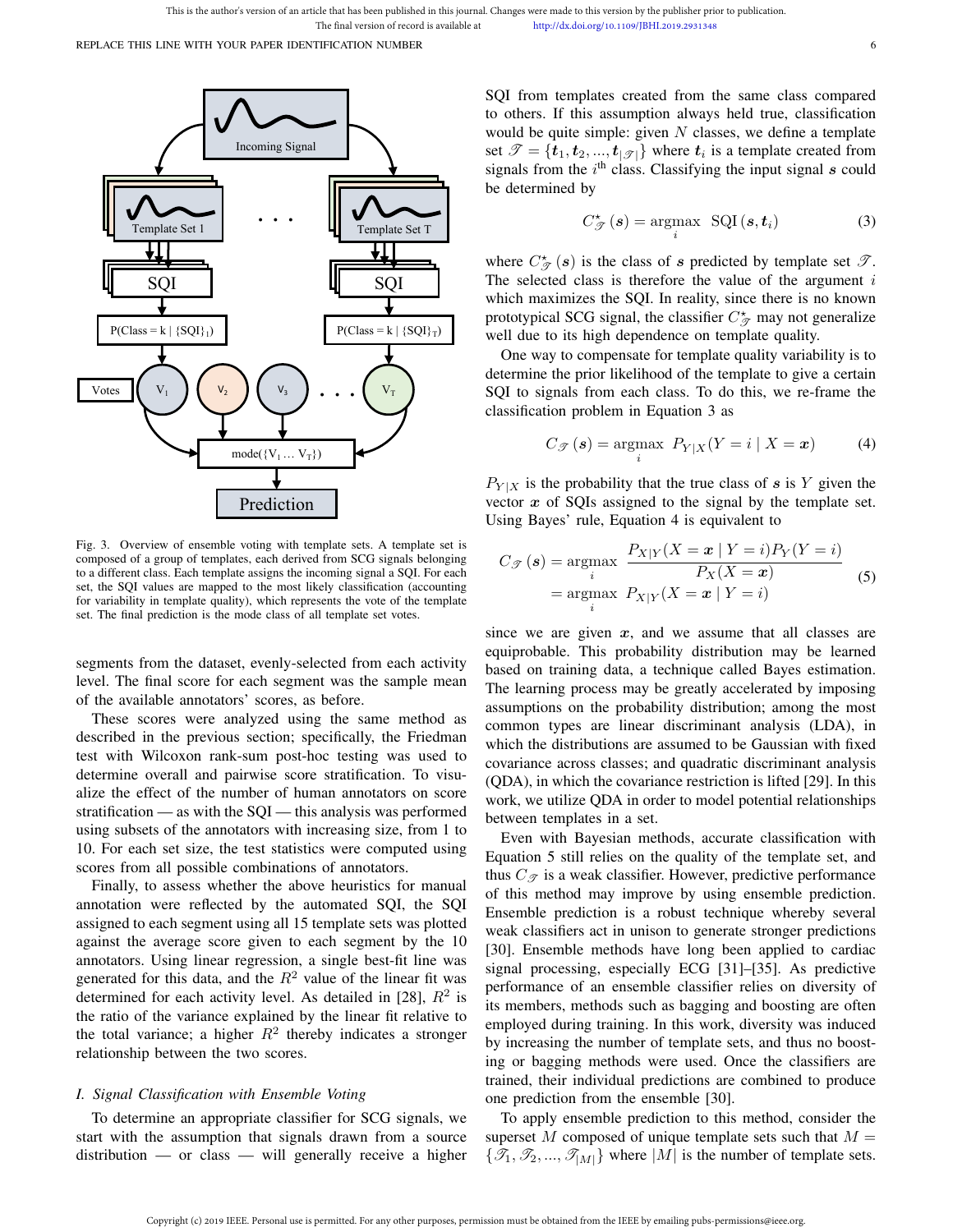After training each classifier as per Equation 5, we can obtain a majority vote from the superset *M* on signal *s* as

$$
V_M\left(\boldsymbol{s}\right) = \text{mode } C_{\mathcal{I}_i}\left(\boldsymbol{s}\right),\tag{6}
$$

which returns the most common prediction across all templates in set *M*. An overview of this method is shown in Figure 3. By selecting diverse template sets — such as by constructing each template set from a different subject's data — the generalizability of this model improves, becoming less sensitive to the quality of any individual template. This property is valuable in SCG processing, as quality templates are difficult to identify.

# *J. Evaluation of DTFM and DTW Algorithms*

We will contrast the DTFM and DTW algorithms using both qualitative and quantitative methods.

*1) Qualitative:* We will provide an example of how the DTFM and DTW warp paths differ for a SCG signal segment taken from the resting period of a subject in Protocol 1. The optimal warp paths will be contrasted, along with the resultant warped signals, showing differences in assumptions of feature correspondence between the two methods.

*2) Quantitative:* We will show that the DTFM has a more consistent, predictable response to added signal noise than DTW. This gives DTFM the benefit of predictability — akin to the  $\ell$ 2-norm — while still being able to compare SCG signals with varying phase. To do so, we begin by representing the SCG signal as a windowed Fourier series. This offers a method of modeling signal noise as a linear combination of windowed sinusoids while still accurately modeling the SCG waveform.

Consider the template signal  $t \in \mathbb{R}^N$  and raw signal  $s \in \mathbb{R}^N$  defined along a time interval  $\tau$ , which is divided into *L* non-overlapping, continuous windows  $\{w_\ell\}$  such that  $\sum_{\ell=1}^{L} \{w_{\ell}\} = \tau$ . In this interval, *t* and *s* may be projected into  $\Phi$ , the subspace of  $\mathbb{R}^N$  defined by the Fourier series:

$$
\Phi := \{ \phi_h(\tau), h \in \mathbb{Z}^+ \} \tag{7}
$$

where

$$
\phi_h(\tau) = \theta_h^{(1)} \cos(h\tau) + \theta_h^{(2)} \sin(h\tau), \qquad (8)
$$

Thus, any vector  $x \in \Phi$  in interval  $\tau$  can be expressed as:

$$
\boldsymbol{x} = \sum_{\ell=1}^{L} \sum_{h=1}^{H} \phi_h^{(\boldsymbol{\theta}_x)}(w_\ell) \tag{9}
$$

where  $H$  is the maximum harmonic order and  $x$  is parameterized by  $\theta_x \coloneqq \{\theta_{x,h}^{(1)}, \theta_{x,h}^{(2)}\}_{h=1}^H$ . For simplicity, no offset term is included in the Fourier series, without loss of generality. In this study, both L and H are fixed to 8; that is, the signal is divided into 8 windows of length 100 ms, and the maximum sinusoidal frequency is 8 cycles per window. Note that this corresponds to a frequency range of 10Hz - 80Hz. Though in this study, SCG signals were low-pass filtered with a 40Hz cutoff, prior work has opted for cutoffs as high as 100Hz [12], [36]. These values of *L* and *H* were chosen to sufficiently illustrate patterns that span the typical SCG frequency spectrum.

Upon projecting *t* and *s* into  $\Phi$  to obtain  $t_{\Phi}$  and  $s_{\Phi}$  respectively, the raw signal may be constructed by adding an error vector, also in  $\Phi$ , to the template. Therefore,  $s_{\Phi} = t_{\Phi} + e_{\Phi}$ , where  $e_{\Phi}$  is an error vector in subspace  $\Phi$ . As per (9),  $e_{\Phi}$  can be understood as a linear combination of windowed sinusoids added to the template to obtain the raw signal.

It is shown in Appendix A that the  $\ell_2$ -norm distance has the desirable property that noise components at different time windows and frequencies are equally-weighted in their contribution to overall distance. However, since DTW is not a linear operator, it does not share this property; rather, we will demonstrate experimentally that the DTW operator demonstrates time-frequency dependence. In contrast, we will also show that DTFM approximates the time-frequency independence of the  $\ell_2$ -norm, making it a more predictable method.

To model this dependence, 16 separate SCG templates were generated according to Algorithm 1, using data from the resting period of each of the 16 subjects in Protocol 1. These subject-specific templates were projected in to the subspace  $\Phi$ such that each template was parameterized by coefficients  $\theta_i$ ,  $i \in [1, 16]$ . Synthetic signals were formed by first adding a random vector of error parameters  $\theta_e$  to  $\theta_i$  such that

$$
\hat{\theta} = \theta_e + \theta_i. \tag{10}
$$

Each element in  $\theta_e$  was generated by a uniform distribution in range [0*,* 1]. The updated coefficients were then reconstructed using the Fourier series to obtain a synthetic signal as follows:

$$
r_{\Phi} = \mathscr{F}(\hat{\theta}) \tag{11}
$$

where  $\mathscr F$  is the Fourier series operator. After generating  $R = 160,000$  synthetic signals  $(10,000)$  from each of the 16 templates), the parameterizations  $\{\theta_e\}_R$  for the synthetic signals were used to construct the row matrix  $\mathbf{\Theta}_e \in \mathbb{R}^{R \times P}$ where  $P$  is the number of parameters. These parameters were mapped to the corresponding distance between the synthetic signal and its respective template, given by  $d \in \mathbb{R}^{R \times 1}$ . The mapping  $x$  is the least-squares estimate that satisfies

$$
\boldsymbol{x} = \operatorname*{argmin}_{\boldsymbol{x}} \|\boldsymbol{d} - \boldsymbol{\Theta}_e \boldsymbol{x}\|_2^2. \tag{12}
$$

This mapping represents the contribution of each error parameter to the overall computed distance. After performing this method for both DTW and DTFM distance metrics, the coefficients in each window and frequency were averaged (corresponding to the sine and cosine components).

# *K. Evaluation of Ensemble Classifier*

The classifier of Figure 3 was used to detect and localize sensor misplacement using the dataset from Protocol 2. This task was attempted in [18] using random forest classification on extracted features to detect, but not localize, SCG misplacement. Since the SCG sensor was placed in five different locations, this is a five-class classification problem. We denote these locations as *C* (center), *L* (left), *R* (right), *T* (top), and *B* (bottom). As described in [18], a sensor is misplaced whenever it is not located in *C*.

To demonstrate the performance of the classifier of Figure 3 on held-out subjects, we began by constructing 10 subjectspecific template sets, one for each subject in Protocol 2. Each template set was composed of five templates, generated with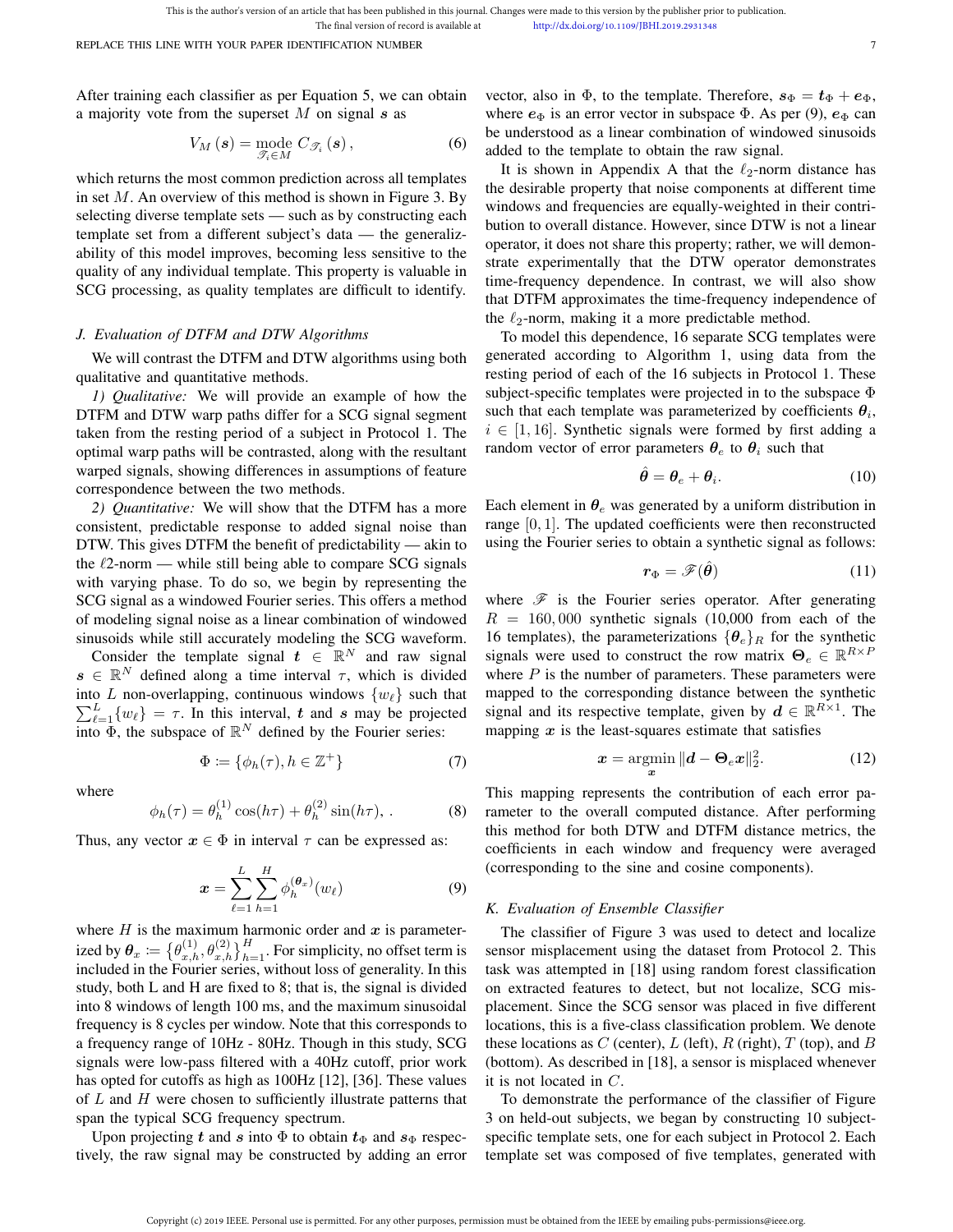The final version of record is available at http://dx.doi.org/10.1109/JBHI.2019.2931348

Algorithm 1 from the subject's resting-period segments from each of the five accelerometer positions. Note that because the center position in the protocol was tested on two separate days for each subject, data from both days was combined for template generation and validation. Thus, the template set for each subject S was  $\mathcal{I}_S = \{t^s_C, t^s_L, t^s_R, t^s_T, t^s_B\}$ . These template sets were then combined into a superset  $M = \{T_1, T_2, ..., T_{10}\}.$ 

Next, the following was performed for each held-out subject *S*. A new superset *M<sup>S</sup>* was defined, composed of only heldin subjects, such that  $M_S = \{ \mathcal{T}_i \}$ ,  $i \in [1, 10]$ ,  $i \neq S$ . To use this superset for classification purposes, we first characterized the prior distributions of each of the 9 held-in sets as per Equation 5. This distribution was modeled as a multivariate Gaussian such that the  $i^{th}$  template set had a 5x5 matrix of means  $\mu_i$  and one 5x5 covariance matrix per class  $\Sigma_i$  =  $\{\sum_{i}^{C}$ ,  $\Sigma_{i}^{L}$ ,  $\Sigma_{i}^{R}$ ,  $\Sigma_{i}^{T}$ ,  $\Sigma_{i}^{B}$ }. This setup is analagous to treating each set as a separate QDA classifier [29].

For each set  $\mathcal{T}_i$  in  $M_S$ , these parameters were learned by obtaining the SQI for each template  $t^i_j$ ,  $j \in \{C, L, R, T, B\}$ , against all resting-period segments from held-in subjects using Equation 1.  $\mu_i$  was then calculated as the mean score of each template  $t_j^i$  for each class; each element in  $\Sigma_i$  was calculated as the covariance of SQIs between the five templates in  $\mathcal{T}_i$ for each class, respectively. Once the prior distributions were estimated, predictions were generated for all segments for subject *S* using superset *M<sup>S</sup>* as per Equation 6. This process was performed twice, once using DTW and once using DTFM as distance metrics. Note that because diversity in the model is driven by template variation, methods of selecting training data such as bagging and boosting were not used in this study. The prediction and target values for each subject were combined into a confusion matrix to show held-out predictive performance across the 10 subjects.

The nature of this task allows for multiple observations to be considered for each prediction. Intuitively, if the classifier predicts the correct location more often than any single incorrect location, incorporating more data into each decision increases the likelihood of correct prediction. Extending this intuition, given a column-normalized confusion matrix, where columns represent the true class and rows represent the predicted class, classification error will converge to 0 as datapoints per prediction increase if the mode of each column is located on the matrix diagonal.

To model this heuristic and determine the number of observations necessary to assure high performance, we upper-bound the probability of prediction error  $P_e$  given the confusion matrix of the classifier as a function of the number of observations per prediction *B*. Appendix B describes the formulation of this upper-bound, which will be used to evaluate the relative performance of each classifier.

Predictive performance was analyzed as a function of the number of template sets  $(n = [1, 9])$  and number of signal segments per prediction  $(m = [1, 9])$ . The former was achieved by limiting the size of *MS*, selecting a random subset of size *n* on which to perform the analysis. The latter was achieved by selecting *m* segments at random from a random class for the held-out subject, predicting the class by returning the most common prediction over the *m* segments. For each subject,



Fig. 4. (a) Template signal (black) and raw signal (red) before warping. Five peaks from each signal that likely correspond were chosen by visual inspection and are connected by dashed lines. (b) Warping paths from DTW (green) and DTFM (blue) plotted against 1:1 correspondence line (black, dashed). Sub-optimal (square, empty) and optimal (square, shaded) candidate points are indicated, with the candidate points corresponding to the five features in (a) being indicated by black circles. (c) Template signal (black) and raw signal (green) after DTW. The new locations of the five corresponding points from (a) are connected by dashed lines. (d) Template signal (black) and raw signal (blue) after DTFM. The new locations of the five corresponding points from (a) are connected by dashed lines. Peak mismatches caused by DTW are indicated by the dimension lines in (b) and (c). Relative importance of noise components in predicting distance estimation by DTW (e) and DTFM (f). Harmonic frequency refers to the number of periods per window of the sinusoidal noise.

this process was performed 100 times for each of 81 pairs of values (*m, n*).

To compare results with [18], F1 scores were obtained for binary detection. Namely, the five-class problem was reduced to a two-class problem, where predictions and targets took the form *C* and  $\overline{C}$ , where  $\overline{C} \triangleq \{L, R, T, B\}$ . The F1 score was then calculated as

$$
F1 = \left[\frac{2PR}{P+R}\right], P = \left[\frac{TP}{TP+FP}\right], R = \left[\frac{TP}{TP+FN}\right], (13)
$$

where P is precision, R is recall, TP are true positives, FP are false positives, and FN are false negatives. The F1 scores were calculated and recorded for each pair (*m, n*) across all trials and held-out subjects. The average F1 score was obtained for each pair (*m, n*) by averaging all recorded scores corresponding to each pair.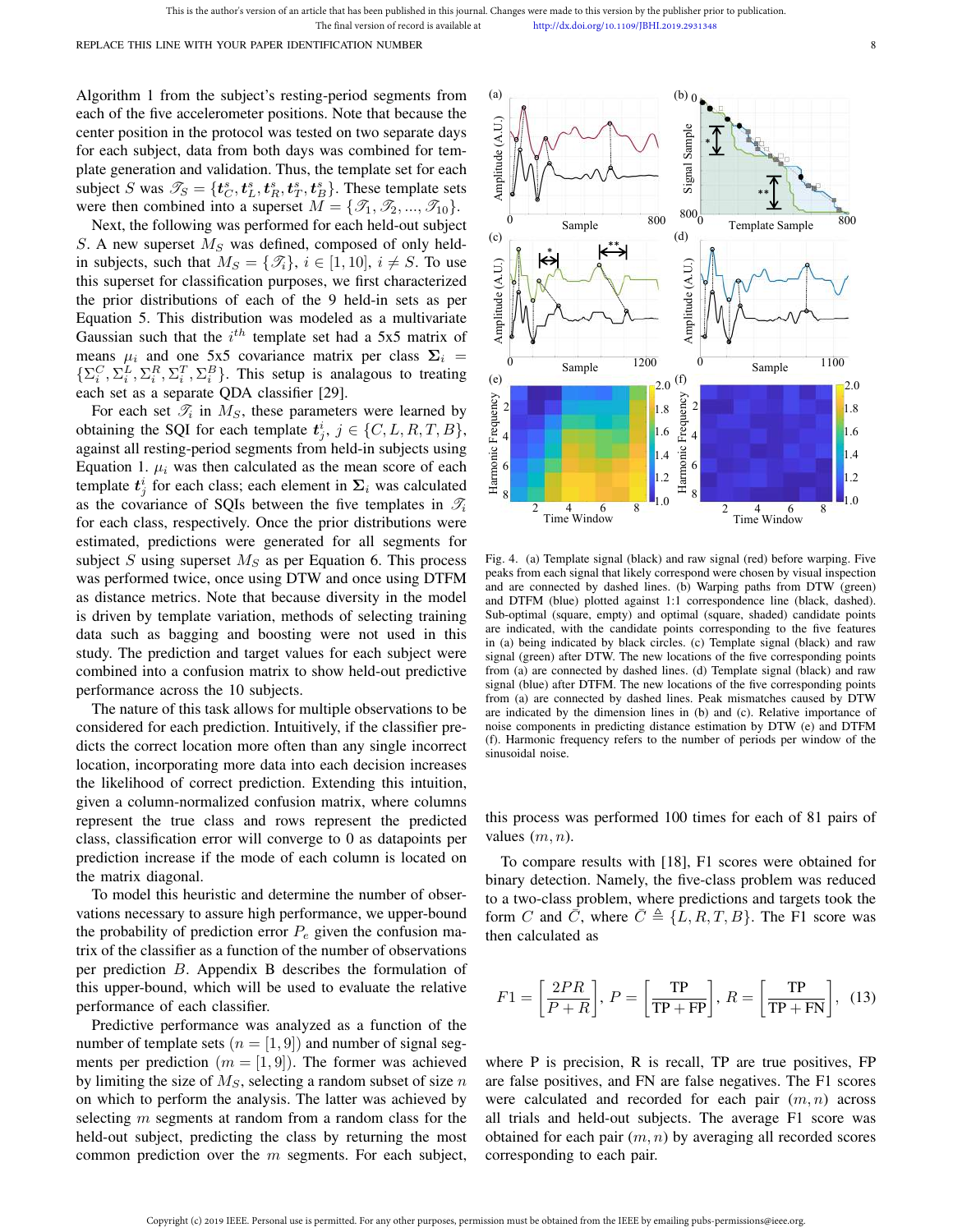This is the author's version of an article that has been published in this journal. Changes were made to this version by the publisher prior to publication

The final version of record is available at http://dx.doi.org/10.1109/JBHI.2019.2931348

REPLACE THIS LINE WITH YOUR PAPER IDENTIFICATION NUMBER



Fig. 5. (a) Stratification of SCG signals using the DTFM-based SQI for a single subject. The columns from left to right show SCG intervals taken from rest, recovery, and exercise respectively. The top row corresponds to the top 2% of signals in each category based on their SQI; the middle rows correspond to the 50<sup>th</sup> percentile; and the bottom row corresponds to the bottom 2%. The correlation between scores assigned by manual annotation and the DTFM-based SQI are shown for the (b) rest, (c) recovery, (d) squatting, and (e) walking activity levels. The best-fit line for these scores is shown (black, dotted), with the corresponding  $R^2$  of the fit overlaid. For visual purposes, SQI scores were normalized to the range [0, 1].

#### III. RESULTS AND DISCUSSION

#### *A. Qualitative Evaluation of DTFM and DTW*

The time-warping results for a resting-period segment in Protocol 1 are shown in Figure  $4(a)$ –(d). Most notably, there are two deviations in the DTW warp path — indicated with dimension lines in Figure  $4(b)$  — that bring two major peaks of the SCG signal out of alignment with the template, as shown in Figure 4(c). DTW instead brings the original signal peaks into alignment with different peaks in the template, as this configuration minimizes the overall Euclidean distance. In contrast, restrictions on the DTFM warp path reduce the likelihood of peak misalignment by prioritizing feature matching over distance minimization. As shown in Figure 4(d), DTFM aligns corresponding peaks in the warped signal.

Notably, there are many restrictions that may be placed on the DTW warp path to reduce the likelihood of aberrant feature matching, including strictly limiting the acceptable warp path deviation from the straight-line fit. However, such restrictions in turn minimize the benefit of using DTW over simpler distance metrics such as the  $\ell$ 2-norm, as it decreases the ability of DTW to re-align off-set peaks. This property of DTW is essential when there is appreciable heart rate variability, as peak locations may shift with each subsequent sample. Besides requiring the warp path to match features whenever possible, no additional constraints are imposed by DTFM, maintaining the generalizability of the method.

#### *B. Quantitative Evaluation of DTFM and DTW*

The responses of DTFM and DTW to noise modeled as windowed sinusoids are shown in Figures 4(e) and (f). These signals were generated and analyzed using Equations 10- 12. Note that these values were normalized by performing element-wise division of each point with the minimum value in the grid. Figure 4(e) demonstrates that the DTW distance is more sensitive to noise components at higher frequencies and at later intervals of the SCG signal. This is likely because most of the SCG signal energy is concentrated at lower frequencies early in the signal, corresponding to aortic opening (AO) and subsequent systolic ejection. Thus, noise in this region is less likely to encourage DTW to re-align peaks to minimize error. In contrast, Figure 4(f) shows that DTFM distance is equally affected by noise in any signal segment and at any frequency, much like the  $\ell$ 2-norm.

This property of DTW is undesirable in two ways. First, significant work in processing SCG signals focuses on AO point identification, but the effect of noise in this region on the SQI is relatively attenuated by DTW. Secondly, the response of DTW to signal noise is difficult to predict since the change in DTW distance with respect to individual noise components in non-uniform. In contrast, the response of DTFM to noise components is uniform, indicating that DTFM retains the predictability of the  $\ell$ 2-norm while having the additional benefit of aligning corresponding features.

#### *C. Qualitative Evaluation of SQI*

Selected segments from one of the subjects in Protocol 1 are shown in Figure 5(a). This result demonstrates that the SQI as defined in Equation 2 is able to identify high- and low- quality SCG segments when the subject is performing different activities. Compared to the top  $2\%$ , signals in the  $50<sup>th</sup>$ percentile contain more noise in the first and second signal minima, which are often extracted as AO point correlates. Though there is no absolute reference standard for SCG, segments with higher SQI appear more uniform than those with lower SQI, and the high-energy oscillation in the first half of the signal — often associated with the AO point and systolic ejection — is more clearly distinguishable.

This stratification of signal segments by SQI is an essential component of the overall QAM system. Improving stratifica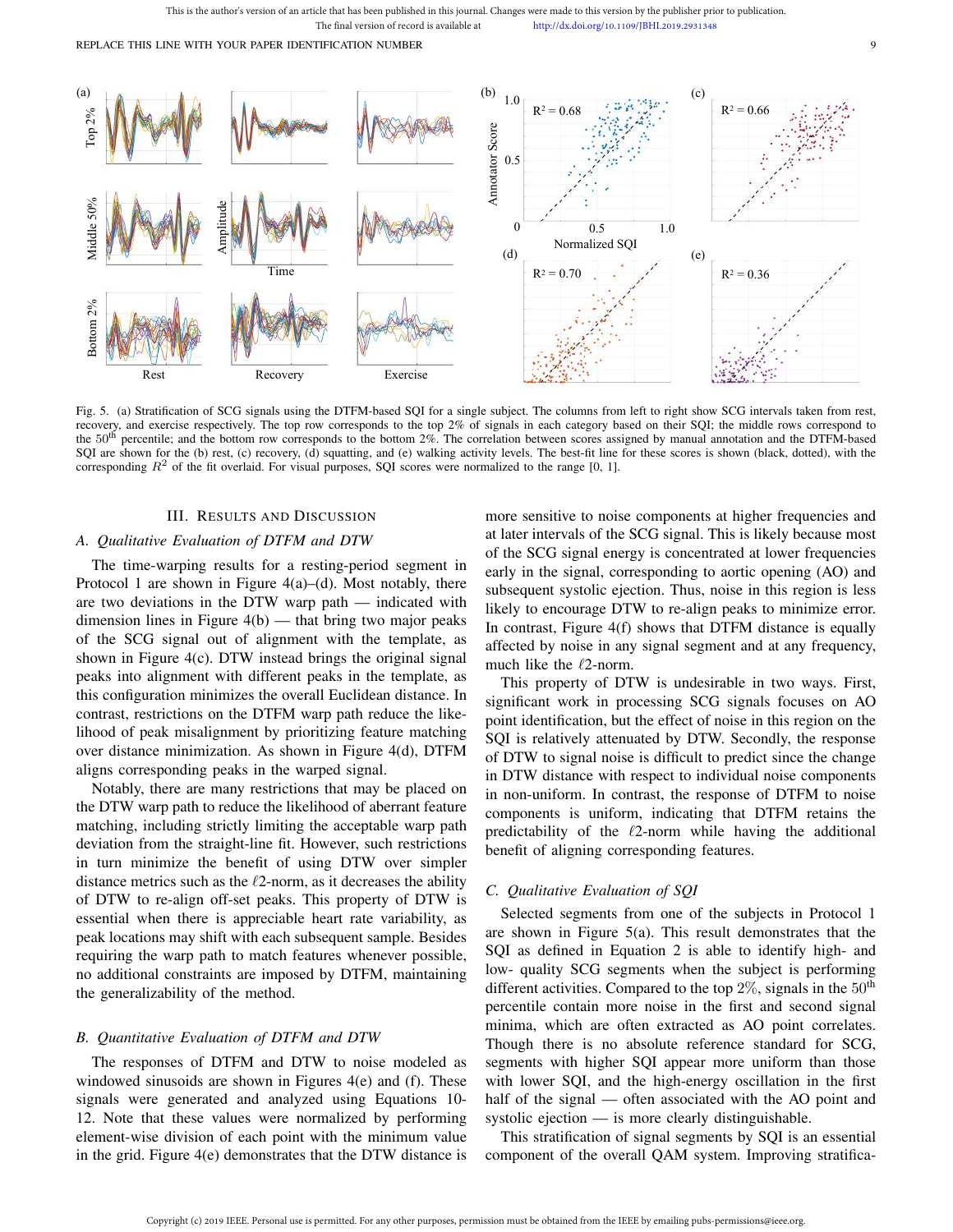tion between activity levels better enables tailoring the quality threshold based on the tolerance of processing algorithms.

# *D. Quantitative Evaluation of SQI*

Figure 5(b)-(d) show the relationship between DTFM-based SQI scores and those from visual manual annotation. Positive linear relationships are apparent at all activity levels, though this correlation is somewhat lower during walking. The results of this figure suggest that the heuristics by which human annotators scored the signal — including relative quality of features related to AO and AC — were reflected by the DTFMbased SQI. This follows intuition: since AO and AC generally yield high-energy features in the signal, distance minimization algorithms would incur a large penalty if these features were not identified and matched between the signal and template.

The ability of the different quality indexing methods to distinguish signals from different activity levels is shown in Figure 6(a). As shown in the figure, DTFM more effectively stratifies SCG segments taken during different activity levels based on their SQI compared to DTW. This is especially apparent between the rest and recovery periods, which DTW ranks as higher quality, in opposition to the visual scoring gold-standard. For this reason, the DTFM-based SQI produces a stratification that is more congruent with visual scoring.

These results are reflected in Figure 6(b). Notably, all scoring methods produce test statistics which are relatively high compared to the chi-square critical value of 7.82 for 3 degrees of freedom. Since the relative value of the test statistic is due to differences in variance and not necessarily the validity of the scores assigned by each method, Figure 6(b) does not suggest that one method is better than the other. Rather, the result of interest is that, for DTFM-based SQI, increasing the number of reference templates or annotators increases score stratification. This suggests that, though there is no reference standard SCG, there are patterns on the population level which may be synthesized to effectively assess a signal. Furthermore, the relative separation when using DTFM increases compared to DTW as more templates are used, indicating that the addition of templates has a greater marginal benefit for DTFM.

Figure 6(c) shows the results of Wilcoxon rank-sum testing on the SQI scores across the four activity levels as the number of template sets is increased. Notably, using DTFMbased SQI typically requires fewer template sets to achieve significant separation between the pairs of activity levels compared to DTW. As expected from Figure 6(a), separating scores from rest and recovery periods was more difficult than distinguishing rest from exercise period scores for all methods, with visual scoring not achieving significant separation at all. DTW-based SQI and visual scoring were also unable to significantly distinguish signals captured from different exercise levels, though DTFM-based SQI achieved this with relatively few template sets. Though this does not serve as an indictment of DTW or visual scoring, it does suggest that DTFM may be a more appropriate SQI metric than DTW for identifying nuanced differences in the SCG signal, supporting the observations shown in Figure 7.

# *E. Evaluation of Ensemble Classifier*

Performance of the ensembled QDA classifier for SCG misplacement detection is shown in Figure 7. Notably, the DTW-based classifiers had lower performance in correctly classifying centrally-placed SCG sensors, leading to lower precision in detection. This is likely due to the fact that, for each subject, data for centrally-placed sensors was taken across two separate days, as opposed to the other locations which were obtained on a single day. This introduced variability in sensor placement — and possibly the subject's physiological state — within the class. In contrast to DTW, DTFM-based classifiers were better able to handle this variability.

SCG waveforms are, by nature, both transient and subjectspecific. This means that, across patients and across recording sessions, subjects' baseline SCG morphology may change. Performing held-out cross validation addresses this factor; with this method, predictions of sensor position did not incorporate knowledge of the subjects' baseline, prototypical SCG waveform. An implication of these results is that, even with such diverse waveforms in the training set, stereotyped changes in morphology existed with each sensor position.



Fig. 6. (a) SQI scores for different activity levels using DTFM (blue) and DTW (green) as distance metrics and a template set size of 15. Scores from visual scoring with 10 annotators are included (red). Scores from each method were normalized to the range [0, 1] for comparison of score stratification. The boxes denote the  $25<sup>th</sup>$  -  $75<sup>th</sup>$  percentile range and the whiskers denote the  $5<sup>th</sup>$  -  $95<sup>th</sup>$  percentiles. (b) The test statistic from performing the Friedman test on template sets of increasing size for DTFM (blue) and DTW (green). Standard deviation error bars are shown. These are compared against the test statistic from visual scoring (red, dashed) with an increasing number of human annotators. (c) Pairwise test results versus number of template sets used. Categories include rest (Rs), recovery (Rc), squatting (S), and walking (W). Shading indicates statistically-significant separation (*p <* 0*.*05) with DTFM (blue), DTW (green), or both (yellow) as determined by the Wilcoxon rank-sum test. These are compared against the pairwise results for visual scoring (red, dashed).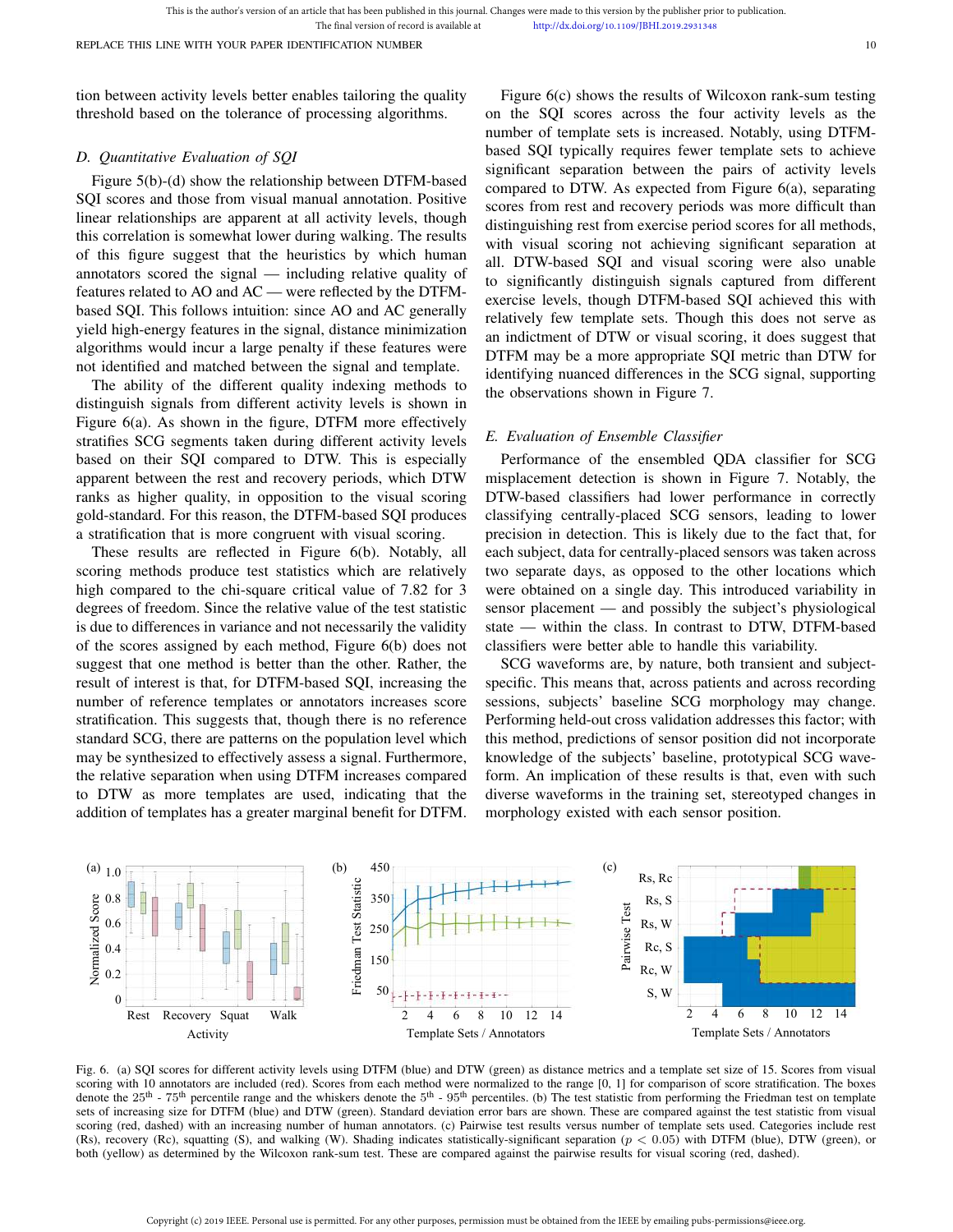REPLACE THIS LINE WITH YOUR PAPER IDENTIFICATION NUMBER 11 1



Fig. 7. Confusion matrices for ensemble classification of signal misplacement using (a) DTW and (b) DTFM. Placement locations are center (C), left (L), right (R), top (T), and bottom (B). The matrices are column-normalized to highlight accuracy of predictions. The F1 scores for binary classification (center or off-center) using (c) DTW and (d) DTFM are shown below.

Figures 7(c) and (d) show the F1 scores for misplacement detection as a function of the number of template sets used by the classifier and number of SCG segments used for each prediction. For DTFM-based classifiers, performance improved with more template sets and segments per prediction. The former is because, as previously demonstrated, SQI performance generally improves with the number of reference templates; the latter is because, as long as the classifier predicts the correct location more often than any single incorrect location, incorporating more data into each prediction increases the likelihood of correct prediction. Performing the analysis from Equation 20 on the confusion matrices of Figure 7(a) and (b) yields the results in Figure 8. Since the probability of prediction error for DTW is bounded away from 0 due to misclassification of centrally-placed SCGs, overall performance does not improve despite improvements when predicting the remaining classes.

The error-bounding of Figure 8 is significant because the use-case of misplacement detection allows for the assumption that more than one segment may be used per prediction. Thus, if the confusion matrix for a given classifier is generalizable to held-out subjects, one may obtain a reasonable upper-bounded prediction error for each class, using this to determine how many segments to obtain. For binary classification, DTFMbased classifiers achieved an F1 score of 0.83; these results are comparable to the F1 score of 0.82 achieved in [18] for the same task, though held-out validation was not used in [18]. Furthermore, these results extend prior work by demonstrating the ability to localize SCG misplacement as well, with diminishing error.

# IV. CONCLUSION AND FUTURE WORK

In this work, we proposed a method of SCG signal quality assurance based on quality indexing and classification. By using population-based methods, these tasks were accomplished



Fig. 8. Probability of prediction error given the confusion matrices in Figure 7 (a) and (b). The error probability using the DTW distance metric is shown in green, with the shaded area representing the error range across all sensor locations and green lines representing the error for individual locations. The error probability using DTFM is shown in blue, with the shaded area representing the error range and blue lines showing location-specific error. The black dotted lines correspond to the mean error probability across locations. The outlier green line is associated with detection of correct sensor placement.

despite having no standard baseline for SCG. Furthermore, the fact that the results of this study were obtained using held-out validation has significant implications for using the proposed QAM in ambulatory environments where there may not be an opportunity for subject-specific sensor calibration, or on low-power devices where such learning is not possible.

Notably, the SQI and ensemble classifier presented in this work derive from a unified method. Namely, the SQI of Equation 2 can be viewed as a special case of the ensemble classifier of Figure 3, where each template set contains a single resting-period template and the mean SQI is returned as a result. Unification of the traditionally disparate tasks of quality indexing and signal classification is a key result of this work.

A driving force in biomedical informatics is the use of feature-mining coupled with often highly-nonlinear models to perform classification and regression tasks. For instance [18] extracted 26 signal features coupled with XGBoost classification to perform SCG misplacement detection. In this work, the SQI is used as the sole feature type in a linear QDA classifier, yielding a method that is effective for this task while remaining intuitive and interpretable. This result is essential because it not only illustrates the broader potential of the SQI but also demonstrates that robustness and interpretability are not necessarily incongruent. For informatics as a whole, developing intuitive and interpretive models as opposed to black-box systems is an important component in the eventual acceptance of these models by the medical community.

Finally, an important implication of this work is the observation of population-level behavior of SCG morphology. While the SCG is considered both patient-specific and transient, the ability to classify sensor placement without user calibration suggests that there exist high-level patterns in these waveforms despite their stochastic nature. Future work should explore this result, as it may eventually lead to more robust and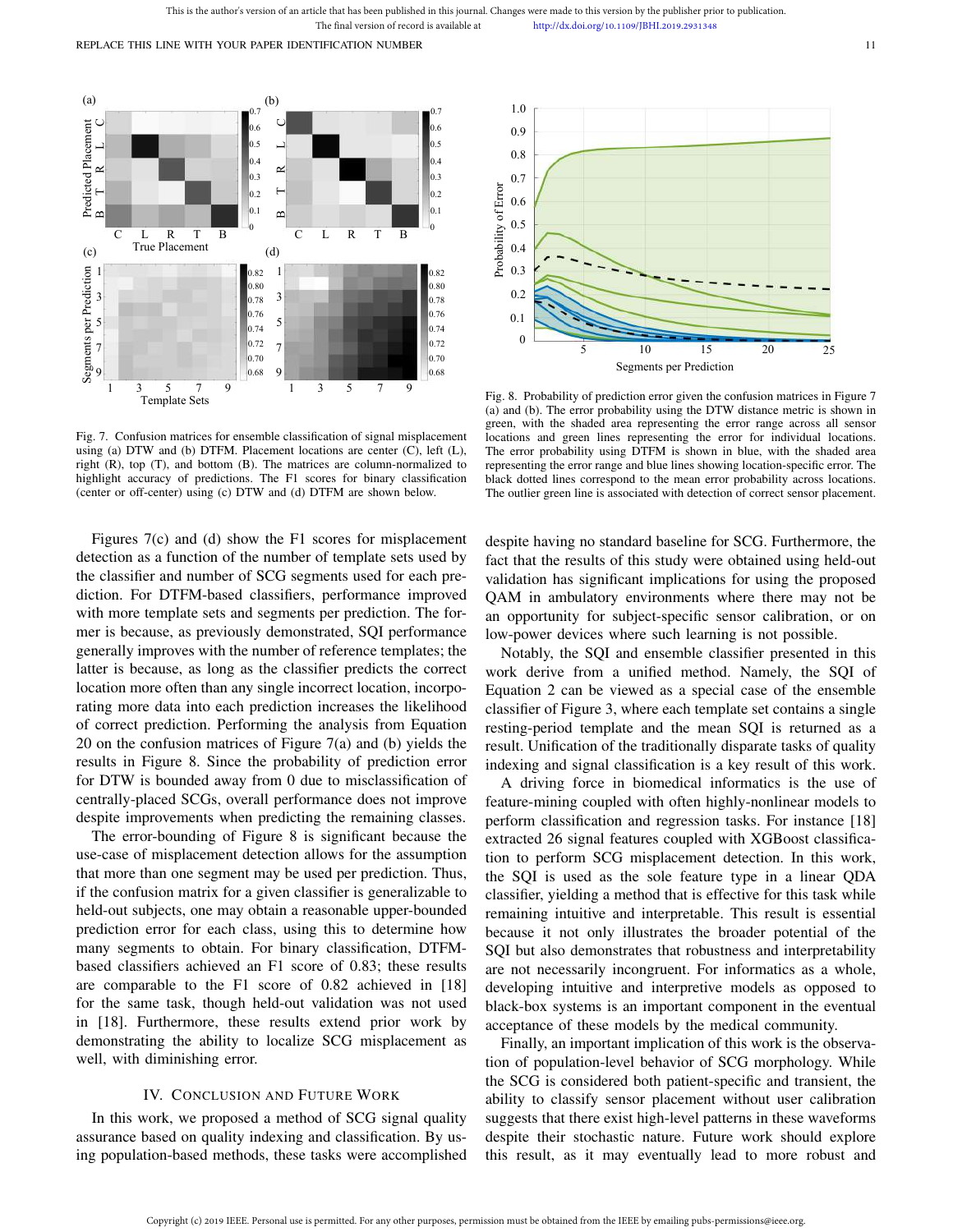REPLACE THIS LINE WITH YOUR PAPER IDENTIFICATION NUMBER 12

generalizable methods of analysis.

Regarding SQI assessment, this study only explored four noise levels; to further validate generalizability of this method, more noise levels should be tested, namely those encountered in outpatient monitoring scenarios, for example noise due to clothing interference, speaking, and upper body movements. For sensor misplacement, the dataset used in this study featured larger displacements (5–7.5cm) than may typically be encountered in at-home settings, and only tested the four cardinal directions. Future work should demonstrate the efficacy of this method for more minute displacements and in different directions. A key limitation of the ensemble classifier is that misplacement is detected only during the resting period. While held-out validation shows that this approach generalizes well, classification during the resting period only is a limitation compared to prior work. Future work should build on these results by validating this classification method against other source distributions of interest in SCG processing.

#### APPENDIX A

#### PROOF OF TIME-FREQUENCY INDEPENDENCE OF  $\ell_2$ -NORM

Consider the functions  $f : (\mathbb{R}^N, \mathbb{R}^N) \longrightarrow \mathbb{R}$  and  $\hat{f}$ :  $(\Phi, \Phi) \longrightarrow \mathbb{R}$  defined as  $f(\boldsymbol{a}, \boldsymbol{b}) = ||\boldsymbol{a} - \boldsymbol{b}||_2$  where  $\boldsymbol{a}, \boldsymbol{b} \in \mathbb{R}^N$ and  $\hat{f}(c, d) = ||c - d||_2$  where  $c, d \in \Phi$ , the subspace defined by the Fourier series. The true  $\ell_2$ -norm  $\eta^*$  between the template  $t$  and raw signal  $s$  can thus be found as

$$
f(t,s) = \|t - s\|_2 = \eta^*.
$$
 (14)

The true distance between the vectors may be estimated by finding the  $\ell_2$ -norm of the projections in  $\Phi$  of the template and raw signal.

$$
\hat{f}(\boldsymbol{t}_{\Phi},\boldsymbol{s}_{\Phi}) = \|\boldsymbol{t}_{\Phi} - \boldsymbol{s}_{\Phi}\|_2 = \hat{\eta} \tag{15}
$$

It can be shown that  $\hat{\eta}$  and  $\eta^*$  converge as the order number *H* is increased. Since the norm operator is linearly separable for orthogonal vectors, the estimated norm may be expressed as the sum of its individual components.

$$
\hat{f}(\boldsymbol{t}_{\Phi}, \boldsymbol{s}_{\Phi}) = \hat{f}(\boldsymbol{t}_{\Phi}, \boldsymbol{t}_{\Phi} + \boldsymbol{e}_{\Phi}) = \hat{f}(\boldsymbol{0}_{\Phi}, \boldsymbol{e}_{\Phi}) \n= \hat{f}\left(\boldsymbol{0}_{\Phi}, \sum_{\ell=1}^{L} \sum_{h=1}^{H} \phi_{h}^{(\boldsymbol{\theta}_{e})}(w_{\ell})\right) = \hat{\eta}
$$
\n(16)

where  $0_{\Phi}$  is the zero vector in  $\Phi$  and  $e_{\Phi}$  is the difference between the raw signal and template. This shows that the  $\ell_2$ norm can be expressed as an unweighted sum of individual noise components at each time-window and frequency.

#### APPENDIX B

# DERIVATION OF UPPER-BOUND FOR PREDICTION ERROR

Consider a column-normalized confusion matrix  $C \in$  $\mathbb{R}^{N \times N}$ , where each column represents the true class and each row represents the predicted class. Thus, each element in C represents the probability  $p_{ij}$  of predicting class *i* when the true class is *j*. Assuming all classes are equally likely to occur, we express the probability of prediction error as

$$
P_e(B) = \sum_{j=1}^{N} P_{X|Y}(X \neq j \mid Y = j) P_Y(Y = j)
$$
  
= 
$$
\frac{1}{N} \sum_{\substack{i,j=1 \ i \neq j}}^{N} P_{X|Y}(X = i \mid Y = j)
$$
 (17)

where  $X$  is the predicted class and  $Y$  is the true class. This is the probability that the predicted class is different than the true class. Since the final prediction is defined as the mode of predictions on each batch of observations, an error occurs if any false class *i* is predicted more than any of the other classes. In other words,

$$
P_e(B) \le \frac{1}{N} \sum_{\substack{i,j=1 \ i \neq j}}^N \sum_{k=1}^B P(S_{ij}(B) = k) \prod_{\substack{\ell=1 \ \ell \neq i}}^N P(S_{\ell j}(B) < k) \tag{18}
$$

where  $S_{ij}(B)$  is the number of times the event  $X = i, Y = j$ occurs over the course of *B* observations. This is an upperbound because the constraint that the number of observed events must total *B* has been lifted. We further simplify this expression by noting that each term in the product has a value in [0,1]. By definition, the result can never exceed the smallest term in the product. In this case, the smallest term in the product is  $P(S_{i^*j}(B) < k)$  where  $i^* := \text{argmax}_{i \neq j} p_{ij}$ . Thus, we further upper-bound the probability of error by

$$
P_e(B) \le \frac{1}{N} \sum_{\substack{i,j=1 \ i \neq j}}^N \sum_{k=1}^B P(S_{ij}(B) = k) P(S_{i \star j}(B) < k). \tag{19}
$$

Finally, we observe that the probability of selecting a certain class *k* times across *B* observations can be modeled as a binomial distribution parameterized by the probability of selecting the class  $X$  given the true class  $Y$ . We thus replace the probability terms in the previous equation with the binomial probability density function:

$$
P_e(B) \le \frac{1}{N} \sum_{\substack{i,j=1 \ i \neq j}}^N \sum_{k=1}^B \beta(k, B, p_{ij}) \sum_{\ell=0}^{k-1} \beta(\ell, B, p_j^*) \tag{20}
$$

where  $\beta(k, B, p)$  is the binomial PDF evaluated at *k* event occurrences over *B* observations with event probability *p*, and  $p_j^* := \max_i p_{ij}$ .

#### ACKNOWLEDGMENT

We would like to thank Dr. Hazar Ashouri for her work in collecting and making available the data used in this study regarding SCG sensor misplacement.